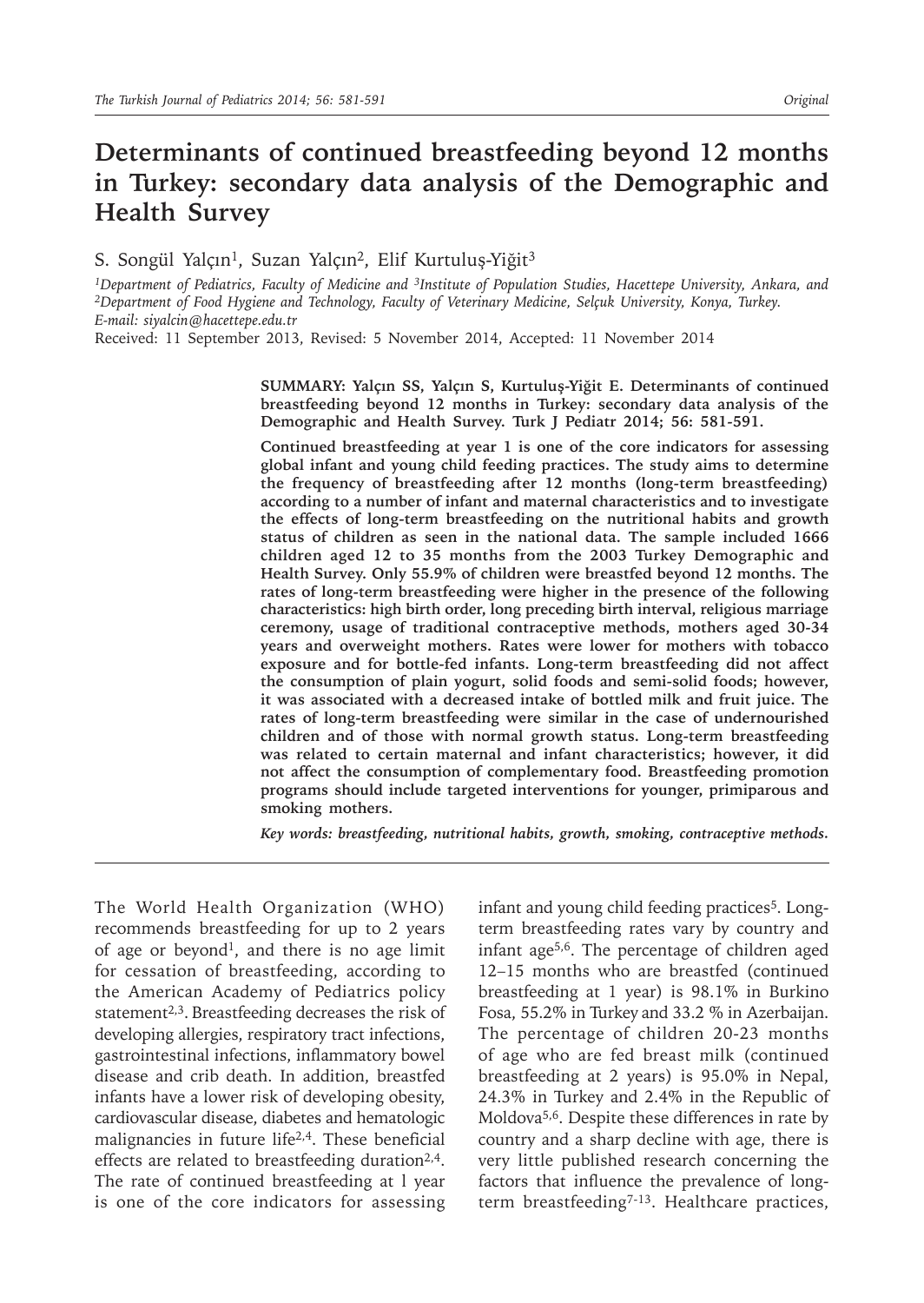family support and breastfeeding technique are the main factors influencing the initiation of breastfeeding. After breastfeeding is established, sociodemographic factors may become more important $7-13$ . The factors influencing the duration of breastfeeding require more indepth study.

The objectives of this study are to determine the frequency of continued breastfeeding after 12 months according to sociodemographics, cultural habits, hospital practices and infant characteristics, and to investigate the effect of long-term breastfeeding on the nutritional habits and growth status of infants as seen in the national data from the Turkey Demographic and Health Survey (TDHS)-2003.

# **Material and Methods**

Data were taken from the TDHS-2003, conducted by the Hacettepe University Institute of Population Studies in collaboration with the General Directorate of Mother and Child Health and Family Planning, Ministry of Health<sup>6</sup>. That Directorate reviewed and approved the protocol. The details of the sample design and survey methodology are available in the TDHS report. The present study included the set of individual-, household-, and community-level variables of all last-born children aged 12 to 35 months who were living with their mothers<sup>6</sup>.

The sample design and size of the TDHS-2003 make possible to perform analyses for the country as a whole, for urban and rural areas and for the five geographic regions (West, South, Central, North and East) in Turkey<sup>6</sup>. Maternal parameters included age, highest education level attained, occupation, language (main language spoken in the home, i.e., Turkish vs. other), smoking status, contraceptive methods, health insurance, type of marriage ceremony (religious orcivil), payment of a bride price, parity, anthropometric data (height, weight), paternal

|                           |           |       | Breastfeeding status, % <sup>b</sup> |             |              |               |  |
|---------------------------|-----------|-------|--------------------------------------|-------------|--------------|---------------|--|
| Variables                 |           | $\%a$ | <b>BFS</b>                           | <b>BF12</b> | <b>OR</b>    | 95% CI        |  |
| Overall                   |           |       | 44.1                                 | 55.9        |              |               |  |
| Maternal age at birth of  | <19       | 8.6   | 51.5                                 | 48.5        | 1            |               |  |
| this child, in years      | $19 - 24$ | 40.7  | 47.8                                 | 52.2        | 1.17         | $0.81 - 1.70$ |  |
|                           | $25 - 29$ | 28.7  | 42.6                                 | 57.4        | 1.44         | $0.98 - 2.13$ |  |
|                           | 30-34     | 13.4  | 31.6                                 | 68.4        | 2.31         | 1.48-3.61     |  |
|                           | $\geq$ 35 | 8.6   | 44.0                                 | 56.0        | 1.36         | 0.84-2.20     |  |
| Paternal age at birth of  | < 25      | 17.8  | 50.0                                 | 50.0        | 1            |               |  |
| this child, in years      | 25-29     | 35.3  | 46.3                                 | 53.7        | 1.16         | $0.87 - 1.55$ |  |
|                           | 30-34     | 24.7  | 39.3                                 | 60.7        | 1.54         | 1.13-2.11     |  |
|                           | $\geq$ 35 | 21.3  | 40.7                                 | 59.3        | 1.45         | 1.05-2.00     |  |
| Maternal education, years | $<$ 5     | 24.3  | 35.4                                 | 64.6        | 1            |               |  |
|                           | $5 - 7$   | 53.7  | 45.2                                 | 54.8        | 0.66         | $0.52 - 0.85$ |  |
|                           | $\geq 8$  | 22.0  | 51.2                                 | 48.8        | 0.52         | $0.39 - 0.70$ |  |
| Paternal education, years | $<$ 5     | 9.0   | 37.1                                 | 62.9        | $\mathbf{1}$ |               |  |
|                           | $5 - 7$   | 50.4  | 45.2                                 | 54.8        | 0.72         | $0.50 - 1.05$ |  |
|                           | $\geq 8$  | 40.3  | 44.5                                 | 55.5        | 0.74         | $0.51 - 1.08$ |  |
| Mother's language         | Turkish   | 72.1  | 47.7                                 | 52.3        | 1            |               |  |
|                           | Other     | 27.9  | 34.9                                 | 65.1        | 1.70         | 1.35-2.14     |  |
| Mother's work for wages   | Absent    | 92.0  | 43.1                                 | 56.9        | 1            |               |  |
|                           | Present   | 8.0   | 55.6                                 | 44.4        | 0.60         | $0.41 - 0.86$ |  |
| Bride price               | Absent    | 78.0  | 46.1                                 | 53.9        | 1            |               |  |
|                           | Present   | 21.9  | 37.4                                 | 62.6        | 1.43         | 1.12-1.84     |  |

**Table I.** Breastfeeding Status at 12 Months of Age According to Maternal and Paternal Characteristics

a% of column in the same variable, b% of row

BFS: Breastfed <12 months, BF12: Breastfed ≥12 months

Missing data were present in some variables [0.8 % in paternal age, 0.1% in bride price].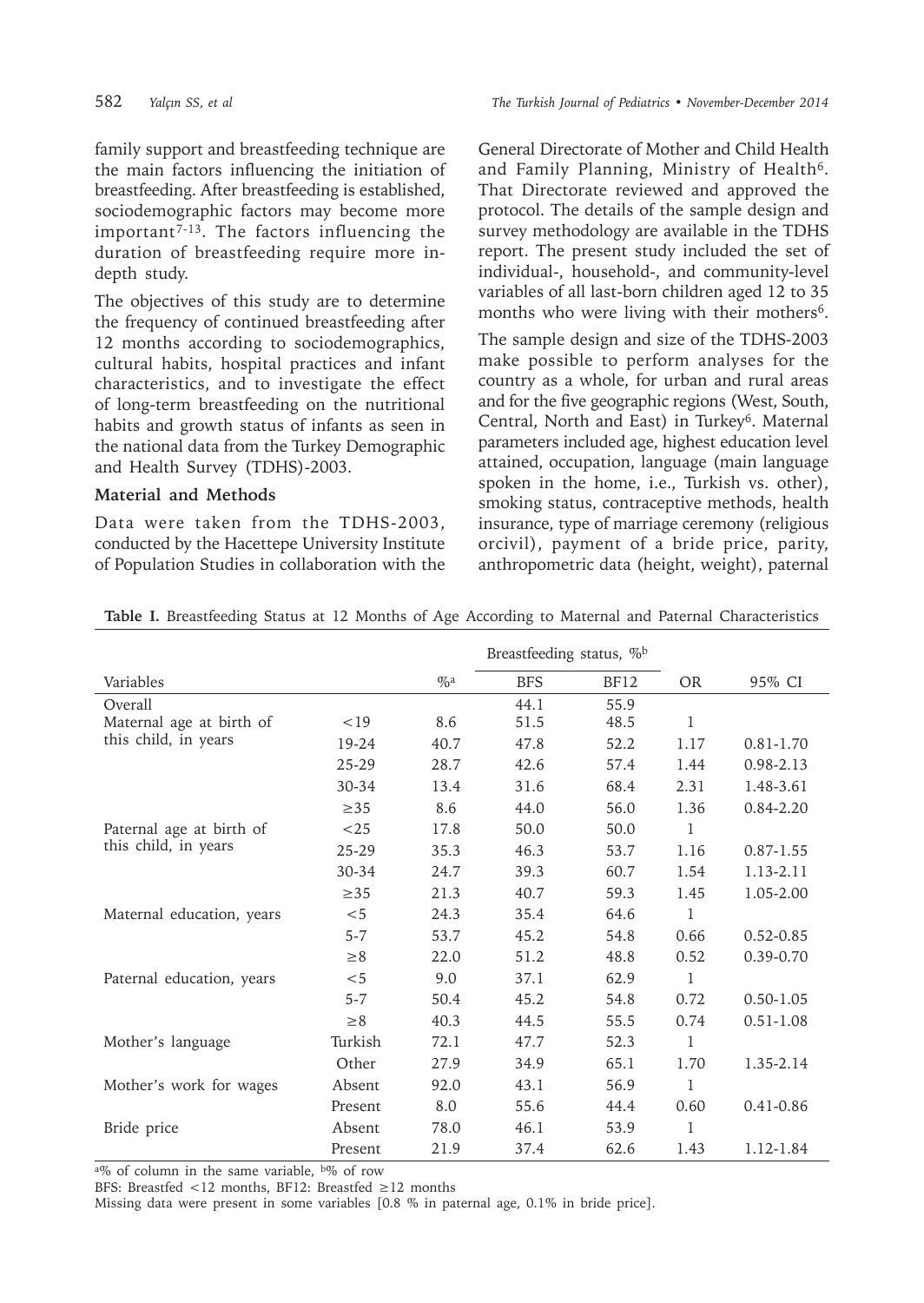|                           |                  |       | Breastfeeding status, % <sup>b</sup> |             |              |               |
|---------------------------|------------------|-------|--------------------------------------|-------------|--------------|---------------|
| Variables                 |                  | $\%a$ | <b>BFS</b>                           | <b>BF12</b> | <b>OR</b>    | 95% CI        |
| Type of marriage ceremony | Civil only       | 2.0   | 58.1                                 | 41.9        | $\mathbf{1}$ |               |
|                           | Religious only   | 8.8   | 35.3                                 | 64.7        | 2.45         | 1.11-5.41     |
|                           | Both             | 88.9  | 44.8                                 | 55.2        | 1.63         | 0.80-3.35     |
| Family type               | Nuclear          | 66.6  | 44.3                                 | 55.7        | 1            |               |
|                           | Extended         | 31.5  | 44.6                                 | 55.4        | 0.99         | $0.80 - 1.23$ |
| Household size            | <6 persons       | 55.1  | 46.4                                 | 53.6        | 1            |               |
|                           | $\geq 6$ persons | 44.9  | 41.3                                 | 58.7        | 1.23         | 1.01-1.51     |
| Wealth index              | Richest          | 16.5  | 52.9                                 | 47.1        | $\mathbf{1}$ |               |
|                           | Rich             | 21.2  | 44.5                                 | 55.5        | 1.40         | 1.01-1.94     |
|                           | Middle           | 18.5  | 47.6                                 | 52.4        | 1.24         | $0.88 - 1.73$ |
|                           | Poor             | 20.4  | 39.3                                 | 60.7        | 1.73         | 1.24-2.41     |
|                           | Poorest          | 23.4  | 39.5                                 | 60.5        | 1.72         | 1.25-2.38     |
| Place of residence        | Urban            | 67.1  | 44.0                                 | 56.0        | 1            |               |
|                           | Rural            | 32.9  | 44.5                                 | 55.5        | 0.98         | $0.79 - 1.21$ |
| Region                    | East             | 27.0  | 39.0                                 | 61.0        | 1            |               |
|                           | South            | 12.5  | 41.2                                 | 58.8        | 0.91         | $0.65 - 1.29$ |
|                           | Central          | 19.6  | 43.0                                 | 57.0        | 0.85         | $0.63 - 1.14$ |
|                           | West             | 34.6  | 48.9                                 | 51.1        | 0.67         | $0.51 - 0.86$ |
|                           | North            | 6.4   | 50.0                                 | 50.0        | 0.64         | 0.41-0.99     |

**Table II.** Breastfeeding Status at 12 Months of Age According to Family Characteristics

 $a\%$  of column in the same variable,  $b\%$  of row

BFS: Breastfed <12 months, BF12: Breastfed ≥12 months

Missing data were present in some variables [0.3 % in type of marriage ceremony, 0.1% in bride price, 1.8 % in family type (divorced and co-spouse)].

occupation, family type (simple or extended), family size (household members  $<6$  vs.  $\geq 6$ ), family wealth index (poorest, poor, middle, rich, richest), residence and region. Children's parameters included age, gender, preceding birth interval, presence of antenatal care, birth setting, birth weight, birth order, duration of breastfeeding, infant feeding practices, use of a bottle with a nipple and anthropometric data (height, weight).

Maternal employment status was given as the presence or absence of "work for wages outside the home at the time the child was enrolled in the study." A marriage with a bride price is a traditional practice in Turkey, in which the family of the boy gives an amount of a certain value that may consist of money/ gold/animals to the girl's family for giving her in marriage. Contraceptive methods were classified as "none", "traditional" (including withdrawal, lactational amenorrhea, periodic

abstinence), "hormonal" (pills, injections) or "modern excluding hormonal." Maternal tobacco exposure was classified as "absence," "presence of environmental tobacco smoke (ETS) without maternal smoking" or "maternal smoking with/without ETS."

The WHO Multicentre Growth Reference Study (MGRS) was used to compare Z scores of weight for age (WAZ), weight for height (WHZ), height for age (HAZ) and body mass index for age (BAZ). Body mass index (BMI) was calculated (weight/height<sup>2</sup> [kg/m<sup>2</sup>])<sup>14</sup>.

Infants breastfed more than 12 months (longterm breastfeeding) were placed in the "BF12" group. Breastfeeding was here defined to include the practice of feeding breast milk (including expressed breast milk) in addition to food or liquids including non-human milk and formula after one year of age. Infants breastfed fewer than 12 months were placed in the "BFS" group.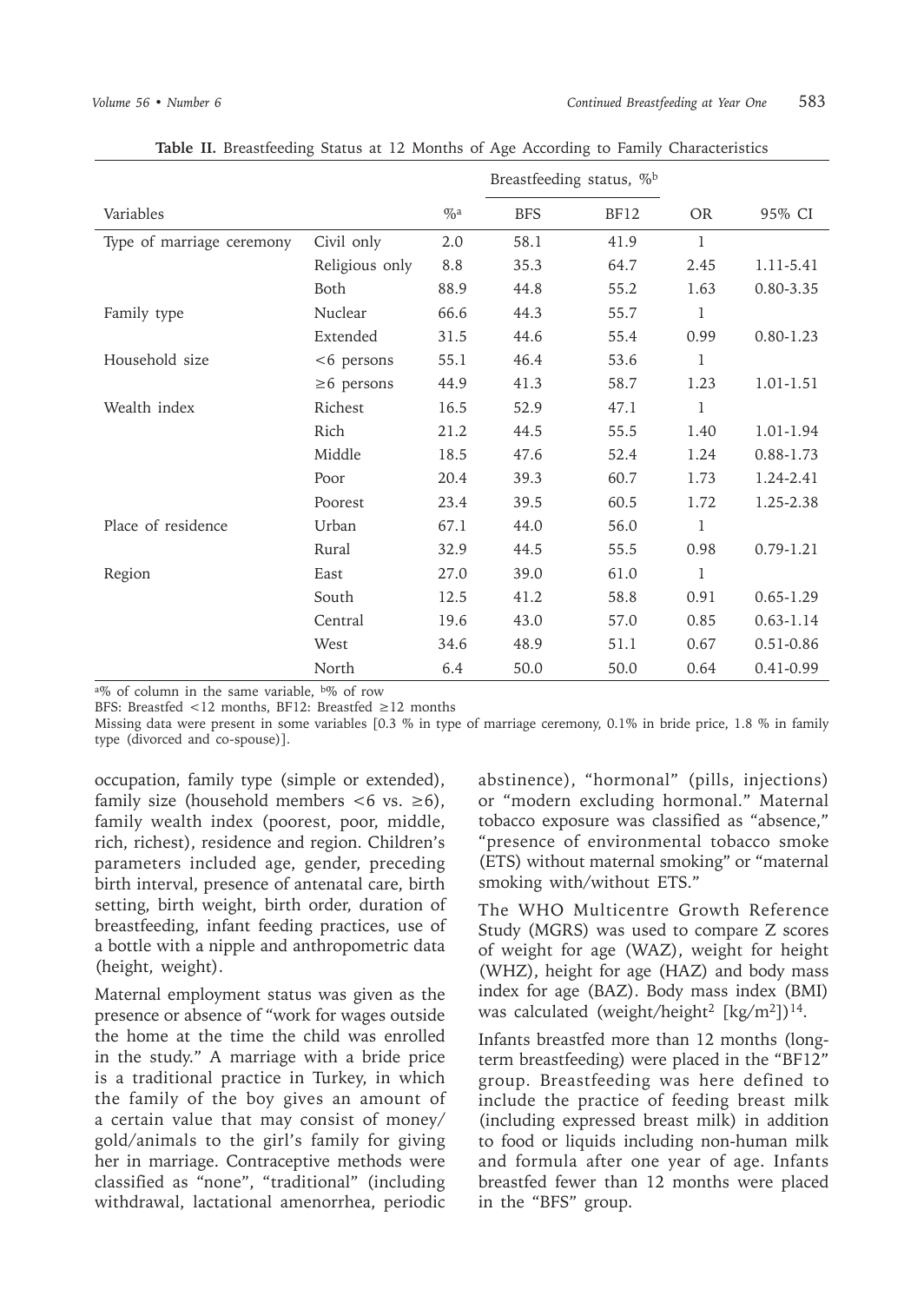# *Statistical Analysis*

Statistical analyses were done for weighted data considered proportionally in each of the 40 strata and response rates that were given in the main report<sup>6</sup>. Statistics were computed using the Statistical Package for the Social Sciences (SPSS Inc, Chicago, Illinois). Data were presented using numerical descriptive statistics, including means with standard deviations (SD) and percentages, as appropriate. Comparisons between groups were performed using Student's *t*-test for continuous variables. The differences in rates of BF12 were analyzed using univariate logistic regression and odds ratios (OR); 95% confidence intervals (CI) were given. Predictor variables that had a significant relationship with the dependent variable (BF12) at the  $P < 0.10$  level in univariate logistic regression were selected for inclusion in the multivariate logistic regression model. The Hosmer-Lemeshow goodness-of-fit statistic was used to assess model fit. Backward stepwise (likelihood ratio) regressions were used to determine which factors were most strongly and independently associated with the outcomes of interest. Significance levels were set at the

# P<0.05 criterion.

# **Results**

The sample included 1666 eligible children, of whom 52.1% were male. The median age was 24.0 month (SD 7.1). Among the children in the sample, only 1.3% of the children had never received breastmilk, while 55.9% had been breastfed for at least 12 months, and 20.4% were still being breastfed during the study period. Continued breastfeeding rates were found to be 56.8% at 12-15 months, 33.3% at 16-19 months, 20.7% at 20-23 months, 8.9% at 24-27 months, 6.3% at 28-31 months and 3.0% at 32-35 months.

# *Maternal and Family Characteristics and Breastfeeding Duration*

Maternal age, paternal age, maternal education, and the presence of marriage with a bride price and of a religious marriage ceremony significantly affected the rate of BF12 (Tables I and II). Mothers having large families  $(\geq 6)$ and speaking a tongue other than Turkish breastfed their infants for at least 12 months more frequently than did their counterparts. Rates of BF12 were seen to be significantly

**Table III.** Breastfeeding Status at 12 Months of Age According to Health Insurance, Maternal BMI, Contraceptive Use and Smoking Status

|                              |                         |       | Breastfeeding status, % <sup>b</sup> |      |           |               |
|------------------------------|-------------------------|-------|--------------------------------------|------|-----------|---------------|
| Variables                    |                         | $\%a$ | <b>BFS</b>                           | BF12 | <b>OR</b> | 95% CI        |
| Health insurance             | Absent                  | 38.7  | 42.9                                 | 57.1 | 1         |               |
|                              | Present                 | 60.4  | 44.8                                 | 55.2 | 0.92      | $0.75 - 1.13$ |
| Maternal body                | < 24.9                  | 45.4  | 47.2                                 | 52.8 | 1         |               |
| mass index, $\text{kg/m}^2$  | 25-29                   | 33.9  | 40.5                                 | 59.5 | 1.31      | 1.04-1.65     |
|                              | $\geq$ 30               | 18.4  | 44.1                                 | 55.9 | 1.14      | $0.86 - 1.50$ |
| Contraceptive                | Traditional methods     | 29.3  | 35.7                                 | 64.3 | 1         |               |
| method used                  | None                    | 22.9  | 44.9                                 | 55.1 | 0.68      | $0.51 - 0.90$ |
|                              | Non-hormonal modern     | 40.5  | 47.6                                 | 52.4 | 0.62      | 0.48-0.79     |
|                              | Hormonal contraceptives | 7.3   | 55.3                                 | 44.7 | 0.45      | $0.30 - 0.68$ |
| Maternal smoking             | Absent                  | 73.8  | 41.6                                 | 58.4 | 1         |               |
|                              | Present                 | 26.2  | 51.4                                 | 48.6 | 0.67      | 0.54-0.84     |
| Maternal ETS<br>exposure     | Absent                  | 32.2  | 40.2                                 | 59.8 | 1         |               |
|                              | Present                 | 67.8  | 46.0                                 | 54.0 | 0.79      | 0.64-0.98     |
| Maternal smoking<br>exposure | Absent                  | 27.5  | 37.9                                 | 62.1 | 1         |               |
|                              | ETS only                | 46.1  | 43.8                                 | 56.2 | 0.78      | $0.61 - 0.99$ |
|                              | Maternal smoking        | 26.4  | 51.3                                 | 48.7 | 0.58      | 0.44-0.75     |

a% of column in the same variable, b% of row

BFS: Breastfed <12 months, BF12: Breastfed ≥12 months, BMI: Body mass index, ETS: Environmental tobacco smoke Missing data were present in some variables [0.9% in health insurance, 2.3% in maternal BMI].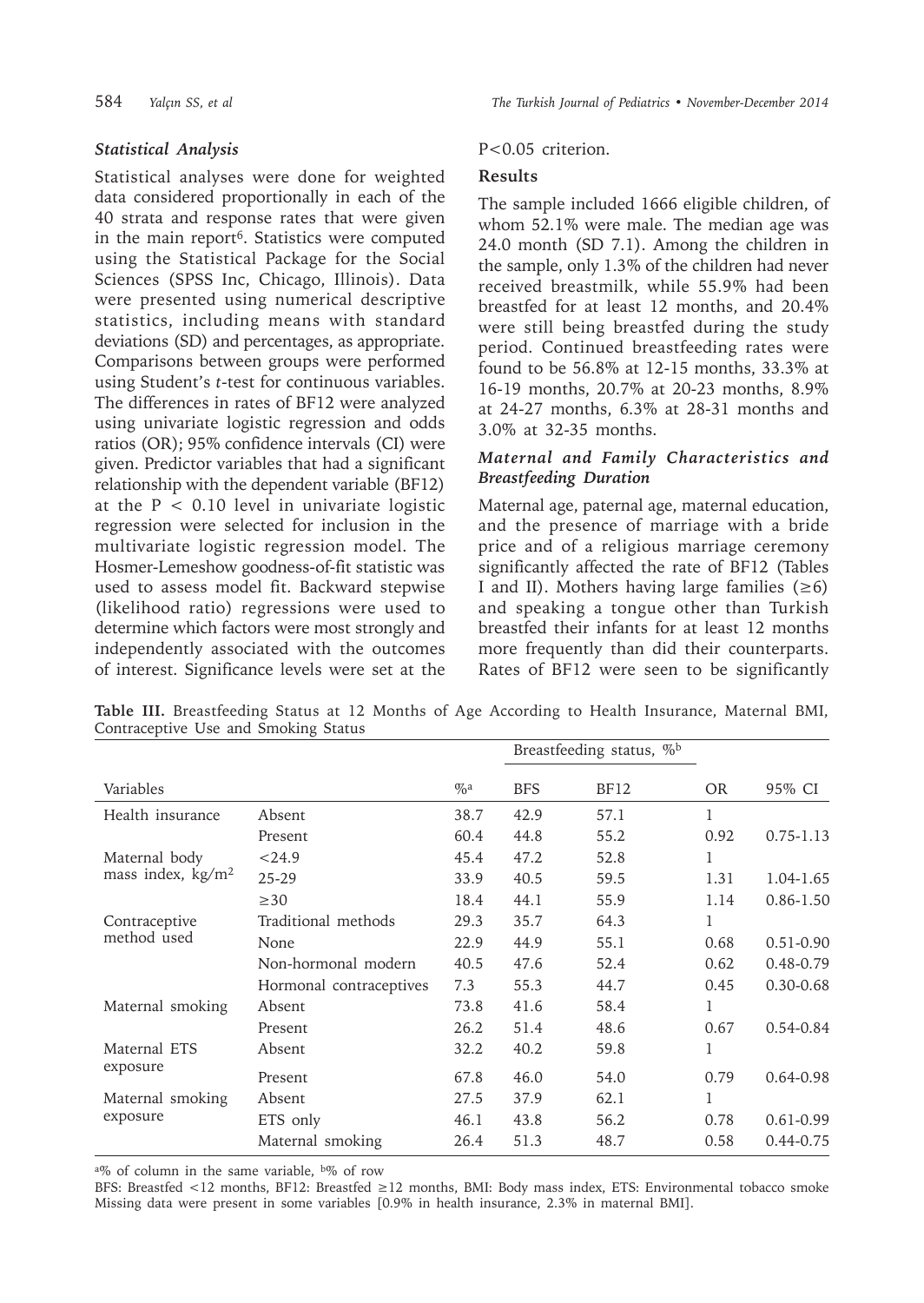|                             |                                                           | Breastfeeding status, %b |            |             |              |               |
|-----------------------------|-----------------------------------------------------------|--------------------------|------------|-------------|--------------|---------------|
| Variables                   |                                                           | $\%a$                    | <b>BFS</b> | <b>BF12</b> | <b>OR</b>    | 95% CI        |
| Birth order                 | $\mathbf{1}$                                              | 33.5                     | 49.5       | 50.5        | 1            |               |
|                             | $2 - 4$                                                   | 53.6                     | 44.7       | 55.3        | 1.21         | $0.97 - 1.51$ |
|                             | $\geq 5$                                                  | 12.9                     | 27.9       | 72.1        | 2.56         | 1.80-3.64     |
| Preceding birth interval    | $1st$ birth                                               | 33.5                     | 49.5       | 50.5        | $\mathbf{1}$ |               |
|                             | $<$ 24 months                                             | 17.0                     | 46.8       | 53.2        | 1.12         | $0.83 - 1.50$ |
|                             | $\geq$ 24 months                                          | 49.2                     | 39.4       | 60.6        | 1.51         | 1.21-1.89     |
| Birth order and             | 1 <sup>st</sup> birth                                     | 33.5                     | 49.5       | 50.5        | 1            |               |
| preceding birth interval    | $2^{nd} - 4^{th}$ birth and <24                           | 13.0                     | 51.2       | 48.8        | 0.93         | $0.67 - 1.28$ |
|                             | months<br>$2^{nd} - 4^{th}$ birth and $\geq 24$<br>months | 40.0                     | 42.4       | 57.6        | 1.34         | 1.06-1.69     |
|                             | $\geq 5$ <sup>th</sup> birth and <24<br>months            | 4.0                      | 31.1       | 68.9        | 2.13         | 1.21-3.75     |
|                             | $\geq 5$ <sup>th</sup> birth and $\geq 24$                | 9.0                      | 25.9       | 74.1        | 2.78         | 1.84-4.22     |
| Antenatal visits,<br>number | months<br>$\Omega$                                        | 21.4                     | 42.3       | 52.7        | 1            |               |
|                             | $1 - 4$                                                   | 36.3                     | 42.8       | 57.2        | 0.98         | $0.75 - 1.29$ |
|                             | $5 - 8$                                                   | 23.0                     | 44.4       | 55.6        | 0.92         | $0.68 - 1.24$ |
|                             | $\geq 9$                                                  | 19.2                     | 48.5       | 51.5        | 0.78         | $0.57 - 1.06$ |
| Birth setting               | Home                                                      | 20.0                     | 39.5       | 60.5        | 1            |               |
|                             | Public                                                    | 67.1                     | 45.4       | 54.6        | 0.79         | $0.61 - 1.02$ |
|                             | Private                                                   | 12.7                     | 45.5       | 54.5        | 0.78         | $0.54 - 1.13$ |
| Mode of delivery            | Non-caesarean                                             | 77.9                     | 42.3       | 57.7        | 1            |               |
|                             | Caesarean section                                         | 22.1                     | 50.6       | 49.4        | 0.72         | 0.57-0.92     |
| Birth weight                | $< 2.5$ kg                                                | 7.9                      | 55.7       | 44.3        | 1            |               |
|                             | $2.5 - 4.4$ kg                                            | 61.2                     | 46.6       | 53.4        | 1.45         | $0.99 - 2.12$ |
|                             | $\geq$ 4.5 kg                                             | 3.4                      | 34.0       | 66.0        | 2.52         | 1.28-4.94     |

**Table IV.** Breastfeeding Status at 12 Months of Age According to Prenatal Characteristics of Children

 $a\%$  of column in the same variable.  $b\%$  of row

BFS: Breastfed <12 months, BF12: Breastfed ≥12 months

Missing data were present in some variables [0.5 % in preceding birth interval, 0.2% in birth setting, 27.5% in birth weight].

higher among mothers in the poorest and poor wealth categories than among those in the richest wealth category. BF12 rates also varied according to region; the West and North had lower rates of BF12 than the East. However, the frequency of BF12 did not vary with maternal occupation (being a wage-earning worker), paternal education, presence of health insurance or place of residence (Tables I, II and III).

A significantly higher rate of BF12 was observed for mothers using traditional contraceptive methods than for their counterparts. The rate of BF12 was seen to be higher among overweight mothers than among normal-weight mothers; however, the rate for obese mothers was similar to that for normal-weight mothers. Overall, 58.3% of mothers had never smoked, 7.4% had smoked in the past but had since ceased to do so, and 8.1% had tried once or twice; hovewer, 9.4% smoked occasionally and 16.8% smoked regularly during the survey period. The rate of BF12 was lower among mothers who smoked than it was among their counterparts (Table III).

# *Characteristics of Children and Breastfeeding Duration*

The mean age of children in the BF12 group was similar to that of children in the BFS group  $(23.8 \pm 7.3 \text{ and } 24.3 \pm 6.8 \text{ months}, \text{respectively};$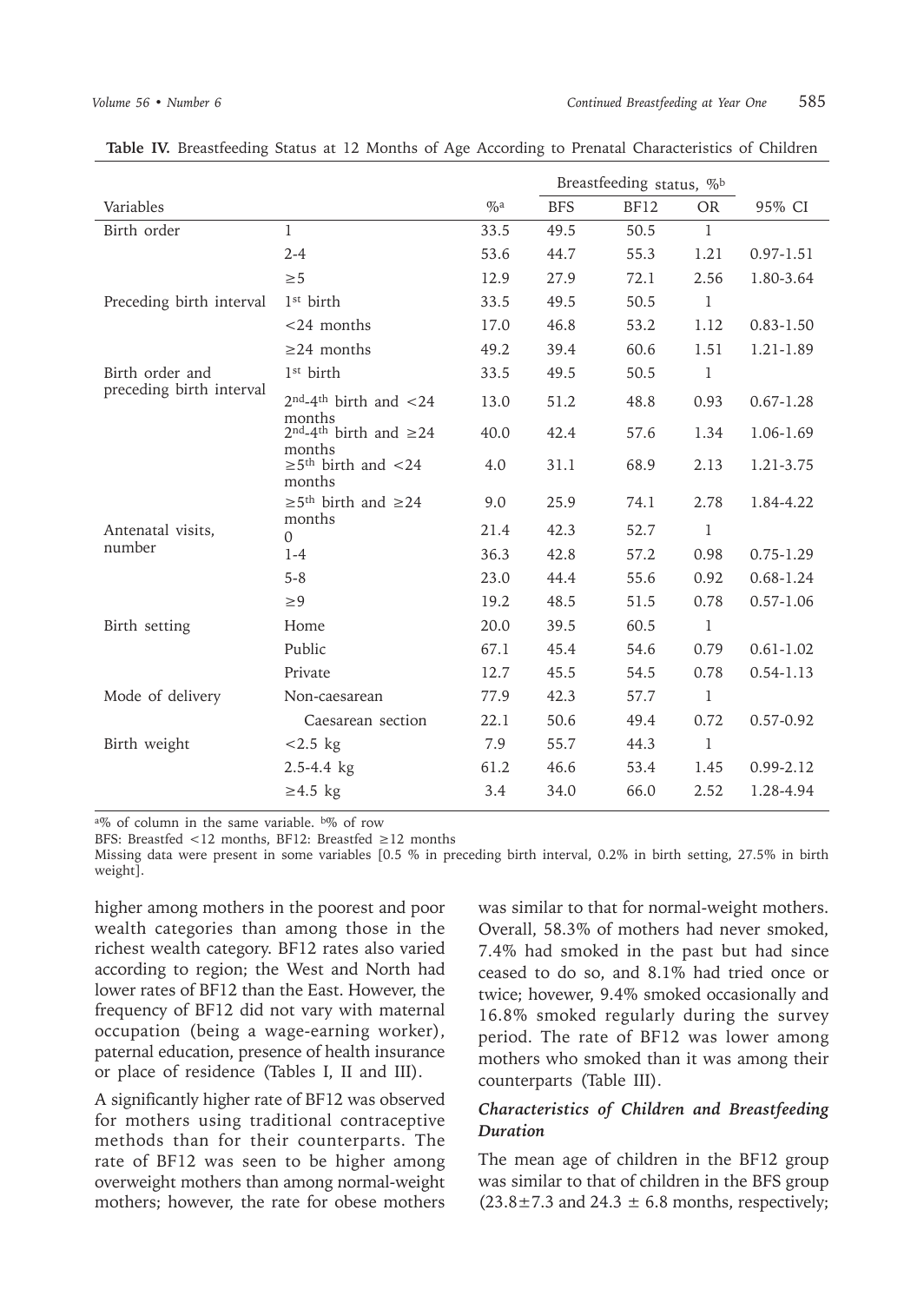p=0.167). The mean birth order in the BF12 group was found to be significantly higher than in the BFS group  $(2.85 \pm 2.03)$  and  $2.43 \pm 1.64$ months, respectively; p<0.001). The birth setting and the level of antenatal care were similar in both groups (Table IV). Children whose birth order was ≥5 had significantly higher odds of being in the BF12 group than did those who were firstborn. Mothers having a preceding birth interval  $\geq 24$  months were more likely to breastfeed more than 12 months, compared to those with only one child. Overall, the rate of BF12 for children delivered by cesarean section was significantly lower than that for children born vaginally.

The birth weight was known for 72.5% of the children in this survey. The mean birth weight was found to be significantly higher in the BF12 than the BFS group  $(3280 \pm 671)$ g and  $3157 \pm 686$ g, respectively; p=0.002). A significantly higher rate of BF12 was seen in the case of large-for-gestational-age infants than in the case of small-for-gestational-age infants (Table IV). Early breastfeeding initiation (<1 hour) did not change the rate of BF12, while

any foods given during the first three days after delivery had a negative effect on BF12. A significantly lower rate of BF12 was seen for bottle-fed infants than for non-bottle-fed infants (Table V).

At the time the children in the study were 12 months of age, 14 mothers had became pregnant again; only one of these had continued to breastfed her child.

# *Results of Multivariate Analysis*

Maternal and paternal age at the birth of the child in the study  $(\geq 35, 30-34, 25-29,$ 19-24 vs <19 years), maternal education (5- 7, ≥8 vs.  $<$ 5 years), maternal employment (presence vs. absence of work for wages), maternal body mass index (≥30, 25-29 vs.  $\langle 25 \text{ kg/m}^2 \rangle$ , contraceptive methods, type of marriage ceremony (religious and both civil and religious vs. civil only), bride price (absence vs. presence), mother's language (other vs. Turkish), mode of delivery (caesarean section vs. non-caesarean), birth order and preceding interval  $(2^{nd} - 4^{th})$  birth and  $< 24$ months,  $2^{nd}$ -4<sup>th</sup> birth +  $\geq$ 24 months,  $\geq$ 5<sup>th</sup> birth

|                        |       | Breastfeeding status,% <sup>b</sup> |             |           |               |
|------------------------|-------|-------------------------------------|-------------|-----------|---------------|
|                        | $\%a$ | <b>BFS</b>                          | <b>BF12</b> | <b>OR</b> | 95% CI        |
| 12-23 months           | 46.9  | 42.5                                | 57.5        | 1         |               |
| 24-36 months           | 53.1  | 45.6                                | 54.4        | 0.88      | $0.72 - 1.08$ |
| Male                   | 52.1  | 44.8                                | 55.2        | 0.95      | $0.78 - 1.16$ |
| Female                 | 47.9  | 43.4                                | 56.6        | 1         |               |
| $<$ 1 hour             | 50.5  | 43.6                                | 56.4        | 1         |               |
| $\geq$ 1 hour          | 49.5  | 44.8                                | 55.2        | 0.96      | $0.78 - 1.17$ |
| Given additional foods | 42.6  | 47.2                                | 52.8        | 1         |               |
| Exclusively breastfed  | 57.2  | 41.9                                | 58.1        | 1.24      | 1.01-1.52     |
| N <sub>o</sub>         | 55.8  | 33.6                                | 66.4        | 1         |               |
| Yes                    | 44.1  | 57.3                                | 42.7        | 0.38      | $0.31 - 0.46$ |
| z score $\geq$ -1      | 89.0  | 44.2                                | 55.8        | 1         |               |
| z score $\lt$ -1       | 11.0  | 37.4                                | 62.6        | 1.33      | $0.95 - 1.85$ |
| z score $\geq$ -1      | 59.2  | 45.3                                | 54.7        | 1         |               |
| $z$ score $\lt$ -1     | 40.8  | 40.7                                | 59.3        | 1.21      | $0.97 - 1.50$ |
| z score $\geq -1$      | 96.6  | 43.5                                | 56.5        | 1         |               |
| $z$ score $\lt$ -1     | 3.4   | 39.6                                | 60.4        | 1.18      | $0.65 - 2.12$ |
| z score $\ge$ -1       | 96.8  | 43.7                                | 56.3        | 1         |               |
| z score $\lt$ -1       | 3.2   | 33.3                                | 66.7        | 1.55      | $0.83 - 2.91$ |
|                        |       |                                     |             |           |               |

**Table V.** Breastfeeding Status at 12 Months of Age According to Infant Characteristics

a% of column in the same variable. b% of row

BFS: Breastfed <12 months, BF12: Breastfed ≥12 months, BMI: Body mass index

Missing data were present in some variables [0.2% in feeding in the first 3 days of life. 0.1% in drank from bottle with nipple, 9.1% in height for age, 4.5% in weight for age].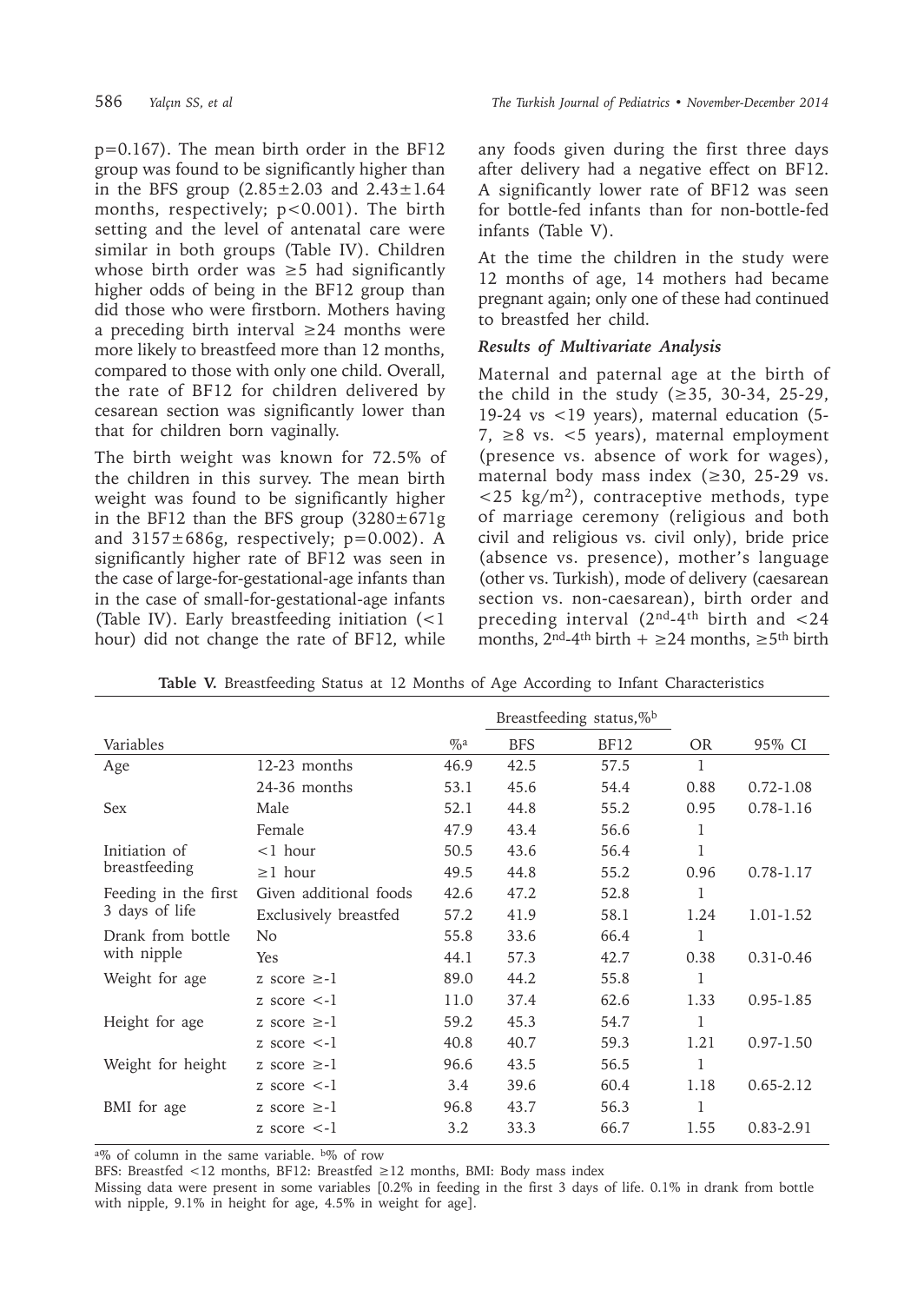+  $\lt$ 24months,  $\geq$ 5<sup>th</sup> birth +  $\geq$ 24 months vs. 1<sup>st</sup> birth), drank from a bottle with a nipple (yes vs. no), feeding in the first 3 days of life, (exclusively breastfed vs. given additional foods), number of household members ( $\geq 6$  vs. <6), maternal smoking (only ETS [excluding maternal smoking] and maternal smoking vs. no exposure) were entered into the multivariate analysis. This analysis revealed that the rate of being BF12 was higher in infants who had been breastfed exclusively during the first three days of life, in infants with a high birth

**Table VI.** Factors Predictive of Continuing Any Breastfeeding at 12 Months of Age Using Multivariate Analysis, Backward Stepwise Method (Likelihood Ratio)\*

|                                                                           | p       | OR   | 95% CI |      |
|---------------------------------------------------------------------------|---------|------|--------|------|
| Maternal age at birth of the enrolled child, years                        | 0.022   |      |        |      |
| 19-24 vs. $<$ 19                                                          | 0.353   | 1.22 | 0.80   | 1.84 |
| $25-29$ vs. $< 19$                                                        | 0.140   | 1.42 | 0.89   | 2.25 |
| 30-34 vs. $<$ 19                                                          | 0.015   | 1.94 | 1.13   | 3.32 |
| $\geq$ 35 vs. <19                                                         | 0.804   | 0.93 | 0.51   | 1.68 |
| Maternal smoking                                                          | 0.005   |      |        |      |
| ETS (excluding maternal smoking) vs. no exposure                          | 0.020   | 0.73 | 0.56   | 0.95 |
| Maternal smoking vs. no exposure                                          | 0.001   | 0.61 | 0.45   | 0.83 |
| Contraceptive methods                                                     | < 0.001 |      |        |      |
| None vs. traditional methods                                              | < 0.001 | 0.52 | 0.37   | 0.71 |
| Modern (excluding hormonal) vs. traditional                               | < 0.001 | 0.59 | 0.45   | 0.77 |
| methods<br>Hormonal contraceptives vs. traditional methods                | 0.001   | 0.47 | 0.30   | 0.75 |
| Birth order and preceding birth interval                                  | 0.005   |      |        |      |
| $2nd-4th$ birth + <24 months vs. 1 <sup>st</sup> birth                    | 0.113   | 0.74 | 0.52   | 1.07 |
| $2nd-4th$ birth + $\geq$ 24 months vs. 1 <sup>st</sup> birth              | 0.607   | 1.08 | 0.81   | 1.44 |
| $\geq$ 5 <sup>th</sup> birth + <24 months vs. 1 <sup>st</sup> birth       | 0.469   | 1.27 | 0.67   | 2.39 |
| $\geq 5$ <sup>th</sup> birth + $\geq 24$ months vs. 1 <sup>st</sup> birth | 0.003   | 2.20 | 1.30   | 3.72 |
| Feeding in the first 3 days of life                                       |         |      |        |      |
| Exclusively breastfed vs. given additional foods                          | 0.001   | 1.45 | 1.16   | 1.82 |
| Drank from bottle with nipple                                             |         |      |        |      |
| Yes vs. no                                                                | < 0.001 | 0.36 | 0.29   | 0.45 |
| Maternal body mass index, kg/m <sup>2</sup>                               | 0.072   |      |        |      |
| $25-29.9$ vs. $< 24.9$                                                    | 0.034   | 1.31 | 1.02   | 1.68 |
| $≥30$ vs. <24.9                                                           | 0.979   | 1.00 | 0.73   | 1.36 |
| Civil marriage ceremony                                                   | 0.035   |      |        |      |
| Religious vs. civil ceremony only                                         | 0.036   | 2.54 | 1.06   | 6.07 |
| Both civil and religious vs. civil ceremony only                          | 0.274   | 1.55 | 0.71   | 3.37 |
| Constant                                                                  | 0.507   | 1.36 |        |      |

\*Variables entered into model: maternal and paternal age at birth of the enrolled child (≥35, 30-34, 25-29, 19-24 vs. <19 years), maternal education (5-7, ≥8 vs. <5 years), maternal employment (presence vs. absence of work for wages), maternal body mass index (≥30, 25-29 vs. <25 kg/m<sup>2</sup>), contraceptive methods, type of marriage ceremony (religious and both civil and religious vs. civil only), bride price (absence vs. presence) and mother's language (other vs. Turkish), mode of delivery (caesarean section vs. non-caesarean), birth order with preceding interval (2<sup>nd</sup>-4<sup>th</sup> birth and <24 months,  $2^{nd}4^{th}$  birth + ≥24 months, ≥5<sup>th</sup> birth + <24 months, ≥5<sup>th</sup> birth + ≥24 months vs. 1<sup>st</sup> birth), drank from bottle with nipple (yes vs. no), feeding in the first 3 days of life, (exclusively breastfed vs. given additional foods), household size (≥6 persons vs. <6 persons), maternal smoking (ETS only [excluding maternal smoking] and maternal smoking vs. no exposure)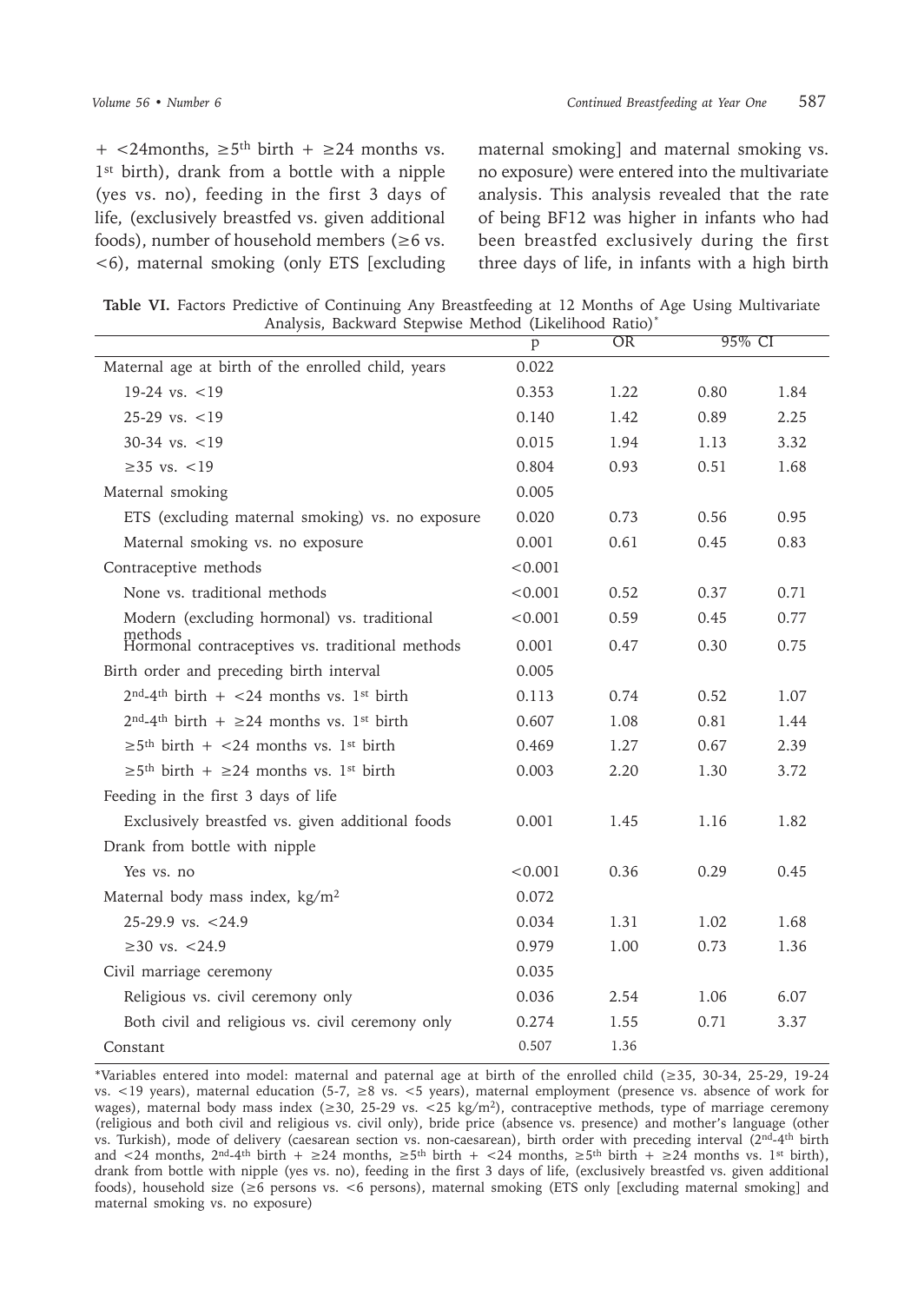order and long birth interval ( $\geq 5$ <sup>th</sup> birth +  $\geq$ 24 months vs 1<sup>st</sup> birth), in infants having mothers aged 30-34 years and in infants having mothers married with a religious ceremony. On the other hand, a significantly lower BF12 rate was seem among mothers with exposure to tobacco smoke (active smokers or ETS), mothers using no contraception or modern contraceptive methods, and bottle-fed infants (Table VI).

# *Effect of Continued Breastfeeding on Children's Nutritional Habits*

When food intake in the last 24 hours for children enrolled in the study was analyzed, BF12 infants were found to consume less bottled milk (27.0% and 34.2%, respectively; p=0.002), soup (66.9% and 72.9%, respectively; p=0.012), pudding (9.2% and 13.1%, respectively;  $p=0.015$ ), fruit juice (32.8%) and 37.5%, respectively; p=0.052) than did BFS infants. However, no differences were detected between the BF12 and BFS groups in the consumption of plain yogurt (60.5% and  $62.8\%$ , respectively;  $p=0.361$ ), other solid and semi-solid foods (81.1% and 83.8%, respectively;  $p=0.160$ ), tea (76.9% and 75.0%, respectively; p=0.401) and formula (4.9% and 6.9%, respectively; p=0.101).

# *Effect of Continued Breastfeeding on Children's Growth Status*

The rate of BF12 for children with low HAZ, WHZ, WAZ and BAZ (<-1 z score) did not differ from the rate for children with normal growth status (Table V).

# **Discussion**

More than half of the infants in our study, aged 12-35 months, were breastfed  $\geq$ 12 months. Univariate analysis of the data showed that the rate of long-term breastfeeding was higher among mothers who were older, had less education, had been married with a bride price, had been married with a religious ceremony only, had a large family, spoke a language other than Turkish, and had many children. The East region, where mothers had high parity, little education and large families, had the highest rate of BF12. A possible explanation could be that large families, with the immediate presence of older women and grandmothers, might assist new mothers in learning to breastfeed<sup>15</sup>. Among mothers in the "richest" category, there appeared to be a negative attitude toward longterm breastfeeding, possibly due to loss of the transmission of the traditional breastfeeding culture and the increasing availability and promotion of formula.

Multivariate analysis of the data demonstrated the importance of maternal age, birth order and type of marriage ceremony. A review has revealed a strong and consistent association between the duration of breastfeeding and demographic factors such as maternal age and education level, and a less consistent association with factors such as marital and socioeconomic status in Western countries<sup>10</sup>. However, Thulier and Mercer<sup>16</sup> reported that demographic factors, including age, marital status, education, socioeconomic status and Special Supplemental Nutrition Program for Women, Infants, and Children status might influence breastfeeding duration. Similarly, the Third National Health and Nutrition Examination Survey showed that the rate of breastfeeding at 12 months among US infants varied by maternal age, education, region and ethnicity in univariate analysis<sup>17</sup>.

Human lactation is a complex phenomenon. Most influencing factors are not constant within or between societies and may vary over the years. DHS data collected in 50 countries between 1990 and 2005 showed that the variation across regions was clear; the rates of exclusive breastfeeding were higher in low-income families in developing countries, but higher in families from richer groups in industrialized countries<sup>18</sup>. It should be noted that the WHO/UNICEF Baby-Friendly Hospital Initiative<sup>1</sup> was implemented in Turkey in 199119; the effect of the initiative was not studied as a limitation of the survey. Nonetheless, we detected no change in the rate of BF12 among children who were born in hospital and received antenatal care, suggesting that adequate consultation regarding lactation and long-term breastfeeding was not given to mothers during heathcare visits. In the Sri Lanka DHS, it was found that those not receiving postnatal home visits (OR=2.62) were more likely to discontinue breastfeeding by 1 year<sup>11</sup>.

Shawky and Abalkhail<sup>12</sup> reported that mothers who delivered by caesarean section had a shorter duration of lactation than those who delivered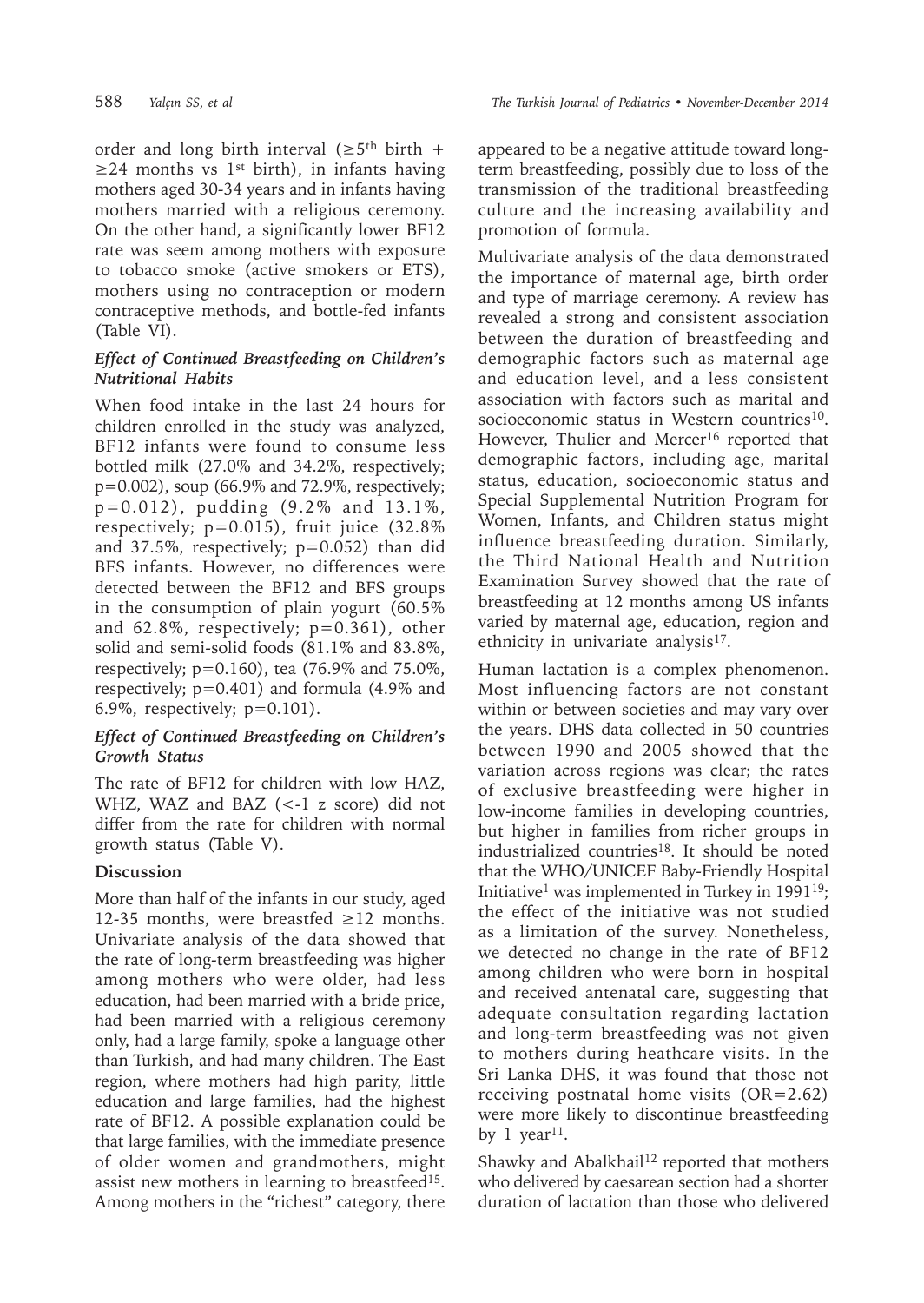vaginally. Also, Senarath et al. $11$  observed that a child was at risk for not currently breastfeeding if delivered by caesarean section  $(OR=1.46)$ . However, similar to the review by Scott and Binns10, our survey revealed that the method of delivery was not associated in multivariate analysis with continued breastfeeding at 12 months.

Any food given within the first three days and bottle feeding were associated in the survey with a decreased rate of breastfeeding after the first year. Similarly, previous studies have reported that prelacteal feeding is associated with poor breastfeeding outcomes, and should not be given to newborns unless medically indicated20-22. In addition, low breastfeeding rates were reported in children who were bottle fed or used pacifiers<sup>7,23</sup>.

Previous studies have looked at the role of hormonal contraceptives in reducing the length of lactation<sup>12,24,25</sup>. Biologically, it seems plausible that hormonal contraceptives, especially those containing estrogen, might inhibit lactation. However, in our study, significantly lower rates of BF12 were seen among both mothers using "modern contraceptive methods" and those using no contraception than among mothers using traditional methods. This might be explained by the influence of the cultural milieu regarding both longer breastfeeding and selection of contraceptive methods in our population.

In our survey, mothers were more likely to continue breastfeeding after one year if they and other household members did not smoke. A negative association between maternal smoking and breastfeeding duration has been seen consistently in a range of countries<sup>16,26-28</sup>. Nicotine may have a negative effect on breast milk supply by suppressing prolactin levels; breastfeeding duration might be increased if women reduced or quit smoking<sup>27</sup>.

Results concerning maternal weight status and breastfeeding are controversial<sup>29</sup>. Rates of BF12 were higher among overweight women than among women with normal BMI in our survey; however, the rates were similar among obese and normal-weight mothers. A systematic review29 reported that in seven studies, obese women were observed to breastfeed their infants for a shorter duration than normalweight women; however, in three studies (in

Russia, in Denmark and in black women in the USA) there were no differences in breastfeeding duration. In Kuwait, higher maternal weight was associated with longer breastfeeding. These variations might be influenced by cultural habits and ethnic differences30.

In our survey, children in the BF12 group consumed similar amounts of plain yogurt, solid foods and semi-solid foods; however, they consumed less bottled milk and fruit juice than children in the BFS group. Lande et al.8 observed a lower daily intake of sweetened drinks and a 16% lower mean daily intake of added sugar in breast-fed infants. Thus, longterm breastfeeding had a positive association with good nutritional habits. Also, on the basis of growth assessement according to MGRS data, our study showed that the rate of BF12 was not higher for undernourished children than for children with normal growth status.

Our survey was a secondary data analysis of the TDHS, and thus was limited by the absence of information on social family support, duration of maternity leave, beliefs about breastfeeding, association between maternal identity and breastfeeding, personality, presence of psychological disorders, breast and nipple condition, and infant health problems in the original data. As the study relied on maternal self-reports, we could not determine the impact of response bias. However, this survey was nonetheless based on nationwide data for mothers with children aged 12-35 months, and included a number of maternal, family and children characteristics; it highlights for the first time several novel and potentially modifiable factors associated with breastfeeding after the first year of life in Turkey.

Our survey reveals that continued breastfeeding after 12 months is related to maternal age, type of marriage ceremony, type of feeding in the first three days of life, bottle feeding, maternal weight, maternal smoking or ETS, parity, preceding birth interval and contraceptive methods. Based on our findings, we make the following recommendations. No food should be given to newborns within the first three days of life unless medically indicated. Bottle feeding should be strongly discouraged to support long-term breastfeeding. Targeted interventions may be necessary to improve infant feeding practices7,9,18-20,31. Lactation counseling should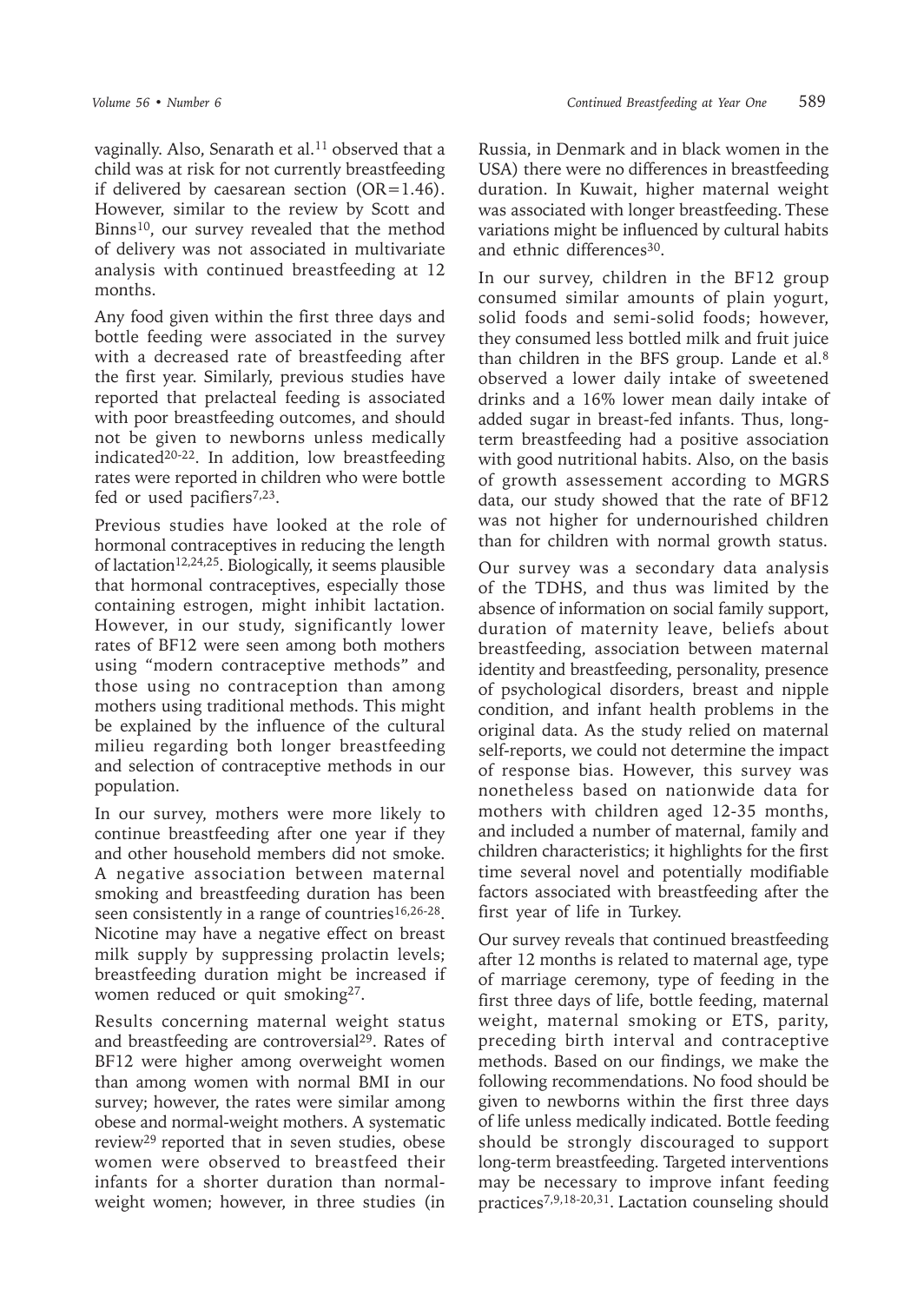be given to mothers who are young or who have low parity or a short preceding birth interval. Screening for maternal smoking and ETS in the primary care setting could be a step forward in promoting a longer duration of breastfeeding. Giving additional social support to mothers who smoke might increase the practice of breastfeeding to 12 months and longer7,13. Breastfeeding promotion strategies should focus specifically on metropolitan communities by means of revitalizing the Baby-Friendly Hospital Initiative in health facilities. In future studies, circumstances related to the social milieu in which the mother lives and the availability of health promotion interventions in hospitals and health services should be taken into consideration. There is also a need to identify maternal sources of support associated with continued breastfeeding, which may better inform the design of promotional campaigns and targeted interventions aimed at improving breastfeeding rates at the national level.

#### **Acknowledgements**

The authors gratefully acknowledge the Hacettepe University Institute of Population Studies, and the General Directorate of Mother and Child Health and Family Planning of the Ministry of Health for conducting the survey and making the data available. Special thanks to all of the participants who gave so generously of their time. Elif Kurtuluş-Yiğit contributed to the study design, proposal and statistical analysis. Unfortunately, she died during the time the manuscript was being written.

#### **REFERENCES**

- 1. World Health Organization/UNICEF. Innocenti Declaration on the Protection, Promotion and Support of Breastfeeding. Geneva: WHO/UNICEF; 1990.
- 2. American Academy of Pediatrics Section on Breastfeeding. Breastfeeding and the use of human milk. Pediatrics 2012; 129: e827–e841.
- 3. Gartner LM, Morton J, Lawrence RA, et al.; American Academy of Pediatrics Section on Breastfeeding. Breastfeeding and the use of human milk. Pediatrics 2005; 115: 496-506.
- 4. Eidelman AI. Breastfeeding and the use of human milk: an analysis of the American Academy of Pediatrics 2012 Breastfeeding Policy Statement. Breastfeed Med 2012; 7: 323-324.
- 5. WHO/UNICEF/IFPRI/UCDavis/FANTA/AED/USAID. Indicators for Assessing Infant and Young Child Feeding Practices, Part 3: Country Profiles. Geneva: World Health Organization; 2010.

590 *Yalçın SS, et al The Turkish Journal of Pediatrics • November-December 2014*

- 6. Hacettepe University Institute of Population Studies. Turkey Demographic and Health Survey, 2003. Ankara, Turkey: Hacettepe University Institute of Population Studies, Ministry of Health General Directorate of Mother and Child Health and Family Planning, State Planning Organization and the European Union; 2004.
- 7. Karabulut E, Yalçın SS, Ozdemir-Geyik P, Karaağaoğlu E. Effect of pacifier use on exclusive and any breastfeeding: a meta-analysis. Turk J Pediatr 2009; 51: 35-43.
- 8. Lande B, Andersen LF, Veierød MB, et al. Breastfeeding at 12 months of age and dietary habits among breast-fed and non-breast-fed infants. Public Health Nutr 2004; 7: 495-503.
- 9. Li R, Fein SB, Chen J, Grummer-Strawn LM. Why mothers stop breastfeeding: mothers' self-reported reasons for stopping during the first year. Pediatrics 2008; 122: S69-S76.
- 10. Scott JA, Binns CW. Factors associated with the initiation and duration of breastfeeding: a review of the literature. Breastfeed Rev 1999; 7: 5-16.
- 11. Senarath U, Siriwardena I, Godakandage SS, Jayawickrama H, Fernando DN, Dibley MJ. Determinants of breastfeeding practices: an analysis of the Sri Lanka Demographic and Health Survey 2006-2007. Matern Child Nutr 2012; 8: 315-329.
- 12. Shawky S, Abalkhail BA. Maternal factors associated with the duration of breast feeding in Jeddah, Saudi Arabia. Paediatr Perinat Epidemiol 2003; 17: 91-96.
- 13. Rempel LA. Factors influencing the breastfeeding decisions of long-term breastfeeders. J Hum Lact 2004; 20: 306-318.
- 14. WHO Multicentre Growth Reference Study Group. WHO Child Growth Standards: Length/Height-for-Age, Weight-for-Age, Weight-for-Length, Weight-for-Height and Body Mass Index-for-Age: Methods and Development. Geneva: World Health Organization; 2006. http://www.who.int/childgrowth/publications/ technical report pub/en/. Accessed April 25, 2014.
- 15. Dashti M, Scott JA, Edwards CA, Al-Sughayer M. Predictors of breastfeeding duration among women in Kuwait: results of a prospective cohort study. Nutrients 2014; 6: 711-728.
- 16. Thulier D, Mercer J. Variables associated with breastfeeding duration. J Obstet Gynecol Neonatal Nurs 2009; 38: 259-268.
- 17. Li R, Ogden C, Ballew C, Gillespie C, Grummer-Strawn L. Prevalence of exclusive breastfeeding among US infants: the Third National Health and Nutrition Examination Survey (Phase II, 1991–1994). Am J Public Health 2002; 92: 1107-1110.
- 18. Gwatkin DR, Rutstein S, Johnson K, Suliman E, Wagstaff A, Amouzou A. Socio-economic differences in health, nutrition, and population within developing countries: an overview. Niger J Clin Pract 2007; 10: 272-282.
- 19. Yalçın SS, Tezel B, Köse MR, Tugay D, Mollahaliloğlu S, Erkoç Y. Changes and determinants in under-five mortality rate in Turkey since 1988. Cent Eur J Public Health 2013; 21: 80-87.